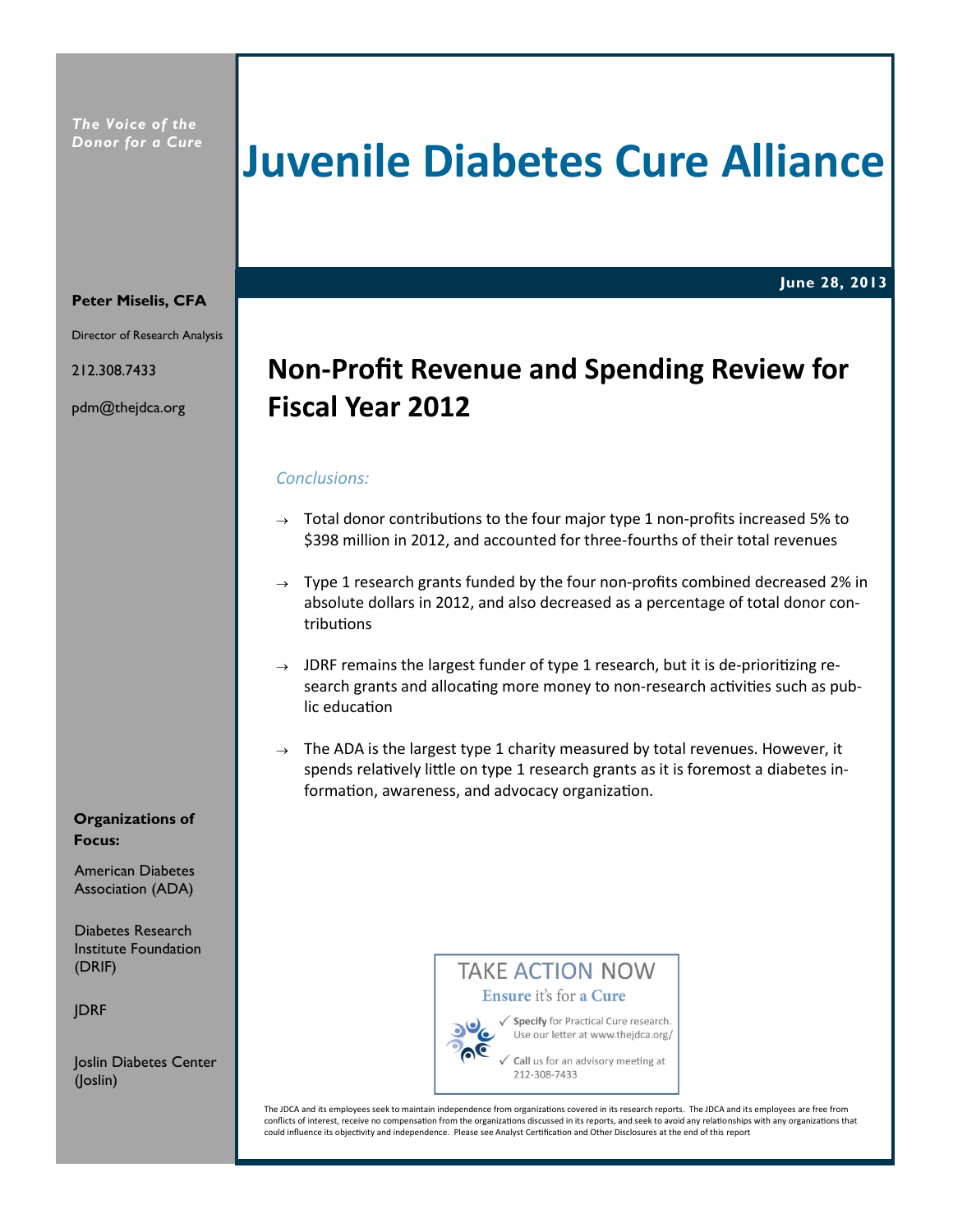**Non-Profit Revenue and Spending Review for Fiscal Year 2012**

The four major type 1 non-profits generate revenues from a variety of sources, including donor philanthropy. This revenue is the foundation for spending on research and non-research activities. This report analyzes the non-profits' revenues and the utilization of those revenues in 2012.

In looking at revenue and expense data it is important to keep in mind that there are meaningful differences in the missions of each of the organizations. Please see Appendix A on page 6 for the non-profits' mission statements. Understanding these differences helps to place their individual revenues and spending in context. One of the key differentiating features of the ADA and Joslin is their focus on both type 1 and type 2. The DRIF and JDRF are focused solely on type 1.

## **Annual revenues**

We first examine revenue which is all of the money received from a variety of sources including donors. Revenue provides the basis for what an organization can spend in pursuit of its mission. Table A depicts the key sources of revenues for 2012.

|                            | <b>ADA</b>               |      | DRIF <sup>1</sup>        |      | <b>JDRF</b>                  |        | <b>Joslin</b> |      | Total |      |
|----------------------------|--------------------------|------|--------------------------|------|------------------------------|--------|---------------|------|-------|------|
| Revenue                    | \$                       | %    | S                        | %    | S                            | %      | S             | %    | S     | %    |
| <b>Donor Contributions</b> | 178                      | 78%  | 11                       | 100% | 196                          | 102%   | 13            | 15%  | 398   | 76%  |
| Subscriptions              | 22                       | 10%  | $\overline{\phantom{0}}$ | 0%   |                              | 0%     |               | 0%   | 22    | 4%   |
| <b>Government Grants</b>   | $\overline{\phantom{a}}$ | 0%   | $\overline{\phantom{a}}$ | 0%   | $\overline{\phantom{a}}$     | 0%     | 35            | 40%  | 35    | 7%   |
| Clinicl                    | $\overline{\phantom{a}}$ | 0%   | $\overline{\phantom{0}}$ | 0%   | $\overline{\phantom{a}}$     | 0%     | 17            | 19%  | 17    | 3%   |
| Other/Misc.                | 26                       | 11%  | ٠                        | 0%   | $\qquad \qquad \blacksquare$ | 0%     | 20            | 23%  | 46    | 9%   |
| Investment Income          | 3                        | 1%   | $\overline{\phantom{0}}$ | 0%   | $-3$                         | $-2%$  | 3             | 3%   | 3     | 1%   |
| <b>Total Revenuel</b>      | 229                      | 100% | 11                       | 100% | 193                          | 100%   | 88            | 100% | 521   | 100% |
| Change from 2011           |                          |      |                          |      |                              |        |               |      |       |      |
| Donor Contributions        | 18                       | 11%  | $\mathbf{1}$             | 10%  | (3)                          | $-2%$  | 4             | 44%  | 20    | 5%   |
| <b>Total Revenue</b>       | 20                       | 10%  | 0                        | 0%   | (27)                         | $-12%$ | 8             | 10%  |       | 0%   |

## **Table A: Non-Profits' 2012 Revenues (\$ mil.)\***

Source: 2012 audited financial statements for the ADA, DRIF, JDRF, and Joslin. Fiscal Year ended June 30, 2012 for the DRIF and JDRF, September 30, 2012 for Joslin, and December 31, 2012 for the ADA.

\* Please see Appendix B on page 6 for additional details of individual revenue categories

<sup>1</sup> DRIF Donor Contributions have 2 components: 1) \$7 million from 2012 donor contributions and 2) \$4 million from donations collected in prior years.

## Table A Summary Observations

- $\rightarrow$  Donor contributions, critical to all of the charities, represented three-fourths of their combined annual revenues of \$521 million and is the key revenue source for funding research
- **Donor contributions for the four non-profits increased 5% in 2012 from the prior year, which provided a potentially greater source of funding for research grants**
- $\rightarrow$  While all donor contributions are critical, the relative importance of donations to total revenues varies considerably by organization; with the highest percentages at JDRF and the DRIF and the lowest at Joslin
- $\rightarrow$  Although aggregate Total Revenue was virtually flat, there are different dynamics within each nonprofit. The ADA and Joslin were driven by increased Donor Contributions, and JDRF by decreased Investment Income.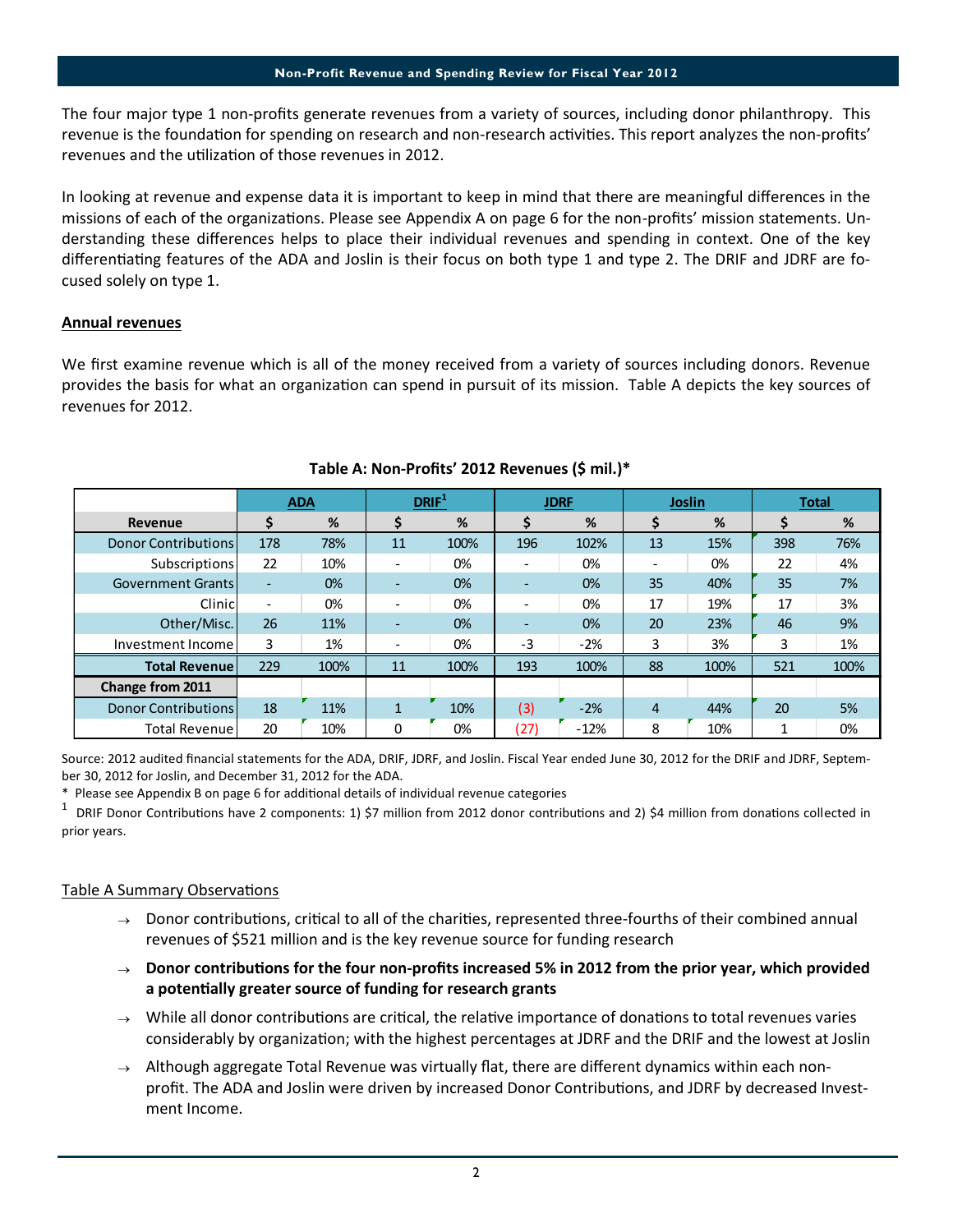## **How was the money spent?**

We next examine how these funds, most of which were donor contributions, were allocated among major expense areas. A detailed breakdown of the key expense categories is depicted in Table 2.

|                                                    | ADA <sup>1</sup>         |      | <b>DRIF</b>              |      | <b>JDRF</b>  |       | Joslin <sup>2</sup> |      | <b>Total</b> |       |
|----------------------------------------------------|--------------------------|------|--------------------------|------|--------------|-------|---------------------|------|--------------|-------|
| <b>Program Service Expenses</b>                    |                          | %    | \$                       | %    | \$           | %     | \$                  | %    | Ś.           | %     |
| Type 1 Research Grants <sup>3</sup>                | 15                       | 7%   | 7                        | 64%  | 110          | 54%   | 13                  | 15%  | 145          | 29%   |
| <b>Type 2 Research Grants</b>                      | 20                       | 10%  | ٠                        | 0%   | ٠            | 0%    | 19                  | 22%  | 39           | 8%    |
| Non-Grant Research Expense                         | 11                       | 5%   | ٠                        | 0%   | 14           | 7%    | -                   | 0%   | 25           | 5%    |
| Education/Information/Awareness/Advocacy           | 102                      | 50%  | 1                        | 9%   | 43           | 21%   | 12                  | 14%  | 158          | 31%   |
| <b>Patient Care</b>                                | $\overline{\phantom{a}}$ | 0%   | $\overline{\phantom{a}}$ | 0%   | $\sim$       | 0%    | 20                  | 23%  | 20           | 4%    |
| <b>Overhead and Fundraising Expenses</b>           |                          |      |                          |      |              |       |                     |      |              |       |
| General and Administrative                         | 11                       | 5%   | $\mathbf{1}$             | 9%   | 15           | 7%    | 19                  | 22%  | 46           | 9%    |
| Fundraising                                        | 47                       | 23%  | $\overline{2}$           | 18%  | 23           | 11%   | 3                   | 3%   | 75           | 15%   |
|                                                    |                          |      |                          |      |              |       |                     |      |              |       |
| <b>Total Expenses</b>                              | 206                      | 100% | 11                       | 100% | 205          | 100%  | 86                  | 100% | 508          | 100%  |
| Change from 2011                                   |                          |      |                          |      |              |       |                     |      |              |       |
| Type 1 Research Grants                             | $\overline{2}$           | 15%  | $\Omega$                 | 0%   | (6)          | $-5%$ | $\mathbf{1}$        | 8%   | (3)          | $-2%$ |
| Education/Information/Awareness/Advocacy           | $\mathbf{1}$             | 1%   | 0                        | 0%   | 3            | 8%    | 1                   | 9%   | 5            | 3%    |
| <b>Total Expenses</b>                              | 6                        | 3%   | $\Omega$                 | 0%   | $\mathbf{1}$ | 0%    | $\overline{3}$      | 4%   | 10           | 2%    |
| Type 1 Research Grants as % of Donor Contributions |                          |      |                          |      |              |       |                     |      |              |       |
| 2012                                               |                          | 8%   |                          | 64%  |              | 56%   |                     | 100% |              | 36%   |
| 2011                                               |                          | 8%   |                          | 70%  |              | 58%   |                     | 133% |              | 39%   |

## **Table B: Non-Profits' 2012 Expenses (\$ mil.)\***

Source: 2012 audited financial statements for the ADA, DRIF, JDRF, and Joslin

\* Please see Appendix C on page 6 for additional details of individual expense categories

1 ADA financial statements only list an aggregate total for Type 1 and Type 2 Research Grants. The ADA separately provided the JDCA with the breakdown between Type 1 and Type 2.

2 Joslin's Type 1/Type 2 Research Grant breakdown is a JDCA estimate. It is based on a 40/60 split, a split similar to the breakdown in 2010, the most recent year for which we have data.

3 Including Practical Cure, Idealized Cure, glucose control, prevention, and complications research

## Table B Summary Observations

## **Type 1 Research Grants as a percentage of Donor Contributions decreased to 36% in 2012 from 39% in 2011 for the four organizations combined**

- $\rightarrow$  JDRF remains the largest funder of Type 1 Research Grants by far, but its decrease in research grant funding in both absolute dollars and as a percentage of Donor Contributions drove the decline for the combined organizations
- **Absolute dollar allocations to Type 1 Research Grants for the four non-profits combined decreased 2% from the prior year; solely due to JDRF's diminished funding of research grants**
- $\rightarrow$  The category of Education/Information/Awareness/Advocacy (EIAA) is the largest expense area due to the ADA's commitment to this activity
- **EIAA spending for the four non-profits increased 3% in 2012 from the prior year while allocations to Type 1 Research Grants decreased 2%. This was driven by JDRF's 5% decrease in Type 1 Research Grants and an 8% increase in EIAA. JDRF's de-prioritization of Type 1 Research Grants is not what type 1 cure donors would like to see.**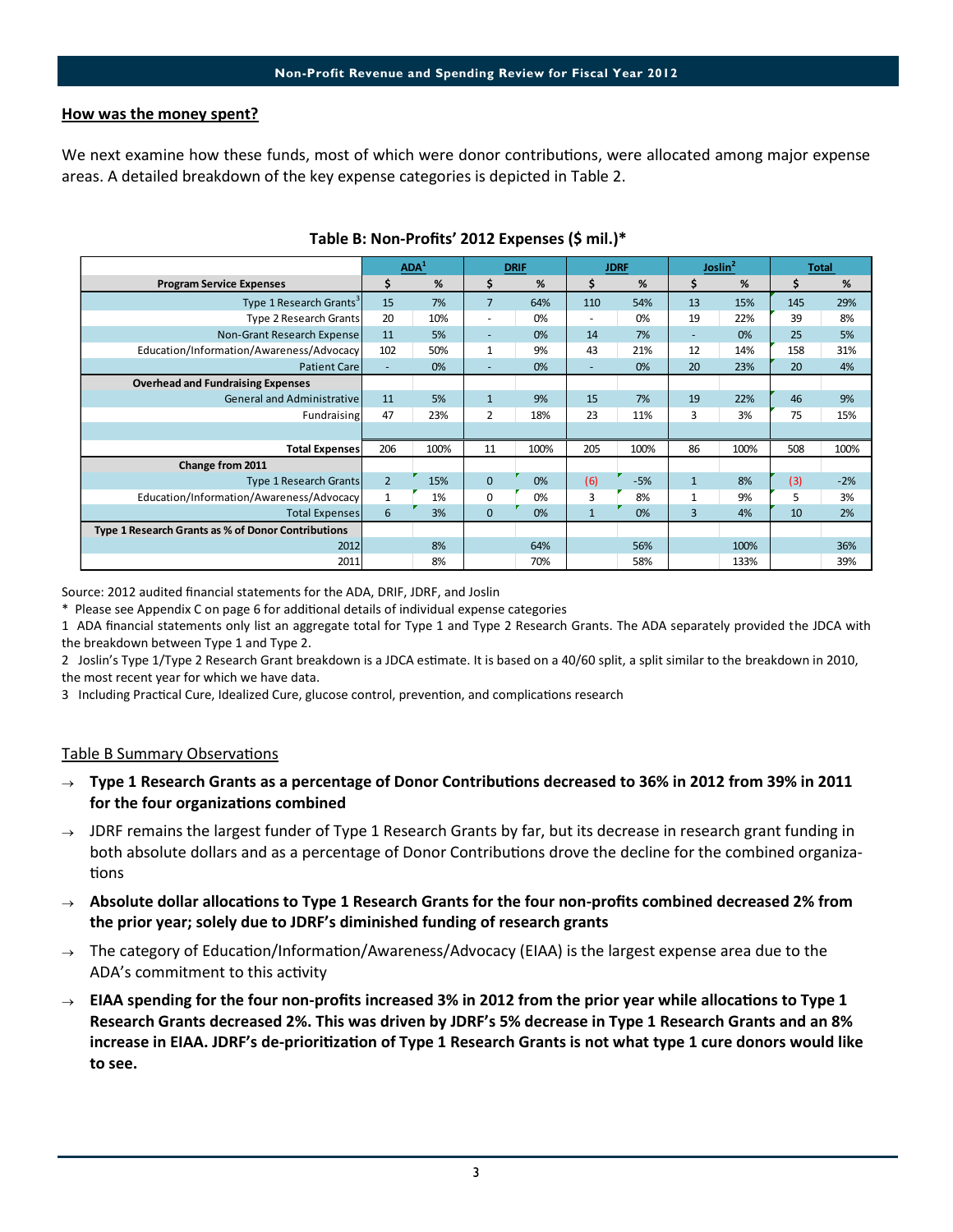#### **Non-Profit Revenue and Spending Review for Fiscal Year 2012**

Examining aggregate data for the four non-profits combined may not capture important details specific to an organization. Each non-profit has a different revenue and expense profile and analyzing their individual contributions helps to complete the picture. Below we provide commentary relevant to each of the four non-profits for 2012.

## **Organization Specific Observations**

## **ADA**

- $\rightarrow$  Donor Contributions increased \$18 million or 11% to \$178 million
- $\rightarrow$  Total Revenues were \$229 million making the ADA the largest diabetes non-profit in terms of Total Revenues and Total Expenses
- **Only 8% of Donor Contributions, and 7% of Total Expenses, were allocated to Type 1 Research Grants; the smallest percentage commitment to Type 1 Research Grants by far of any of the four non-profits. Unless a donation is restricted for a specified purpose, such as type 1 cure research, it can be expected that less than one in ten dollars donated would be utilized for Type 1 Research Grants.**
- $\rightarrow$  One-half of Total Expenses, or \$102 million, was allocated to Education/Information/Awareness/ Advocacy, a non-research activity.

## **DRIF**

- $\rightarrow$  Donor Contributions increased \$1 million, or 10%, to \$11 million
- $\rightarrow$  Type 1 Research Grants of \$7 million were 64% of Donor Contributions, the second highest percentage among the four organizations
- $\rightarrow$  All research grants are directed to the Diabetes Research Institute (DRI) at the University of Miami, thereby limiting the scope of funded projects to the DRI's work
- $\rightarrow$  A relatively small percentage of donations, less than 10%, were directed to diabetes education, as has been the case in recent years

## **JDRF**

- $\rightarrow$  Donor Contributions fell by \$3 million, or 2% to \$196 million; but Research Grants decreased more, falling \$6 million, or 5%, to \$110 million
- **Research Grants as a percentage of Donor Contributions decreased from 58% to 56%, the second lowest percentage in more than ten years**
- **Public Education funding increased 9% to \$43 million, or 21% of Total Expenses, evidence of a continuing shift away from funding Research Grants toward non-research grant activities**
- $\rightarrow$  Total Revenues decreased \$27 million or 12% to \$193 million. This is mostly due to a \$24 million decrease in Investment Income, from a gain of \$21 million in 2011 to a loss of \$3 million in 2012.
- $\rightarrow$  JDRF is by far the largest funder of Type 1 Research Grants among the four non-profits

## **Joslin**

- $\rightarrow$  Joslin has one of the more diverse revenue streams and is the only one of the four non-profits that operates a diabetes patient clinic
- $\rightarrow$  Donor Contributions of \$13 million equaled estimated Type 1 Research Grants. However, most of Joslin's research is funded by government sources, therefore, donor contributions fund only a portion of its research program
- $\rightarrow$  The patient clinic perennially operates at a loss, with the deficit funded from either donations or other operating revenue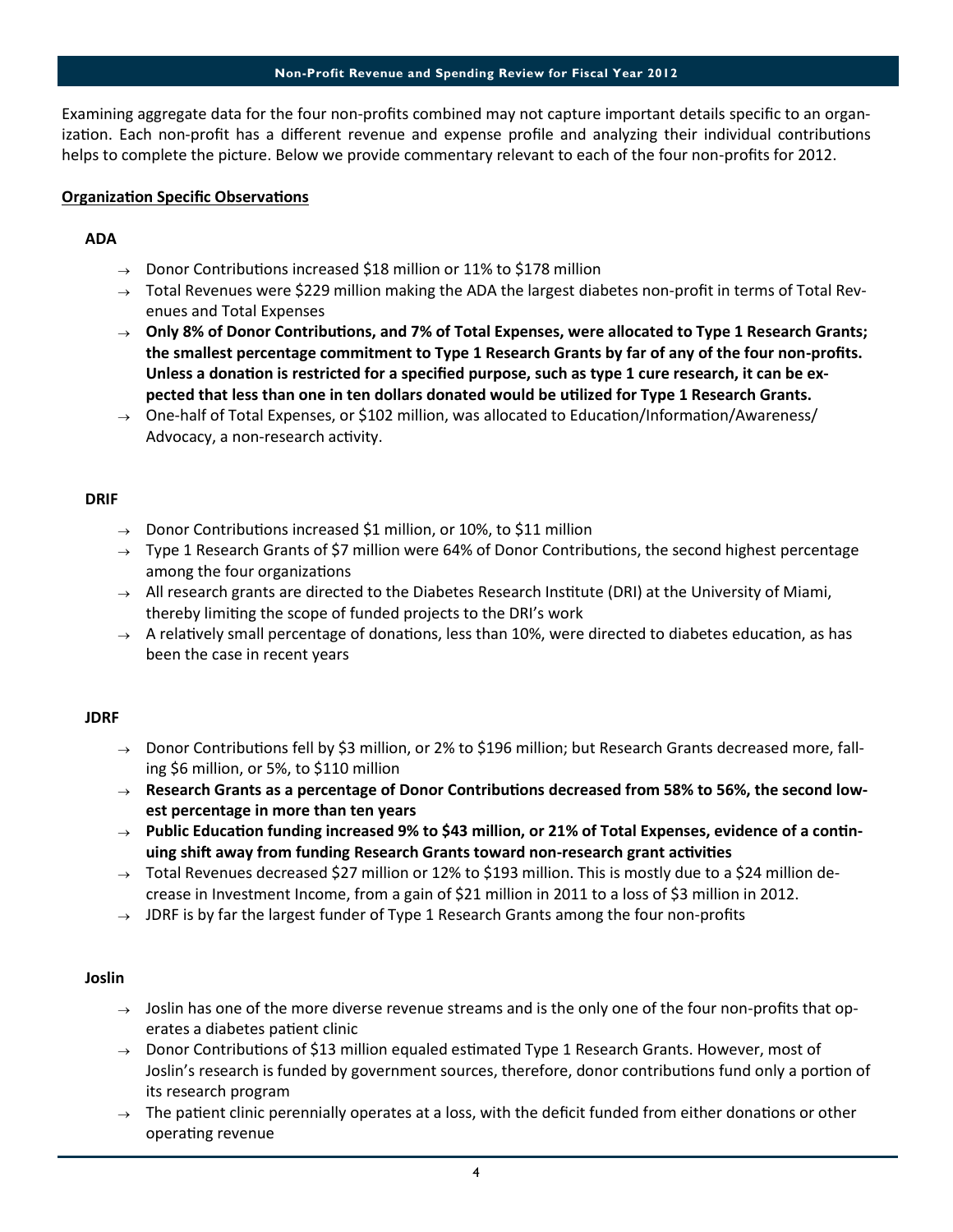## **Summary and Conclusion**

The JDCA's review of expenses in this report excludes an evaluation of the charities' operating efficiency. We instead focus on the funding of program services of the charities, the activities that are funded in pursuit of their mission.

Together, the four major type 1 non-profits generated in excess of \$520 million in revenues in 2012. Donor contributions accounted for \$398 million or approximately three-fourths of the total and is evidence of the organizations' professional fundraising capability. Total donor contributions increased 5% last year, however, funding of type 1 research grants decreased 2%. As we note in the body of the report, the percentage of donor contributions that are directed to type 1 research grants varies considerably across the four organizations, with the highest percentage at the DRIF and the lowest at the ADA.

There was an overall shift in 2012 away from funding research toward non-research activities such as education/ information/awareness/advocacy. This category alone accounted for around one-third of the four organizations' total expenses and is an activity not directly aimed at curing type 1. **This shift in spending is in the opposite direction from what research-oriented donors or cure donors would like to see**.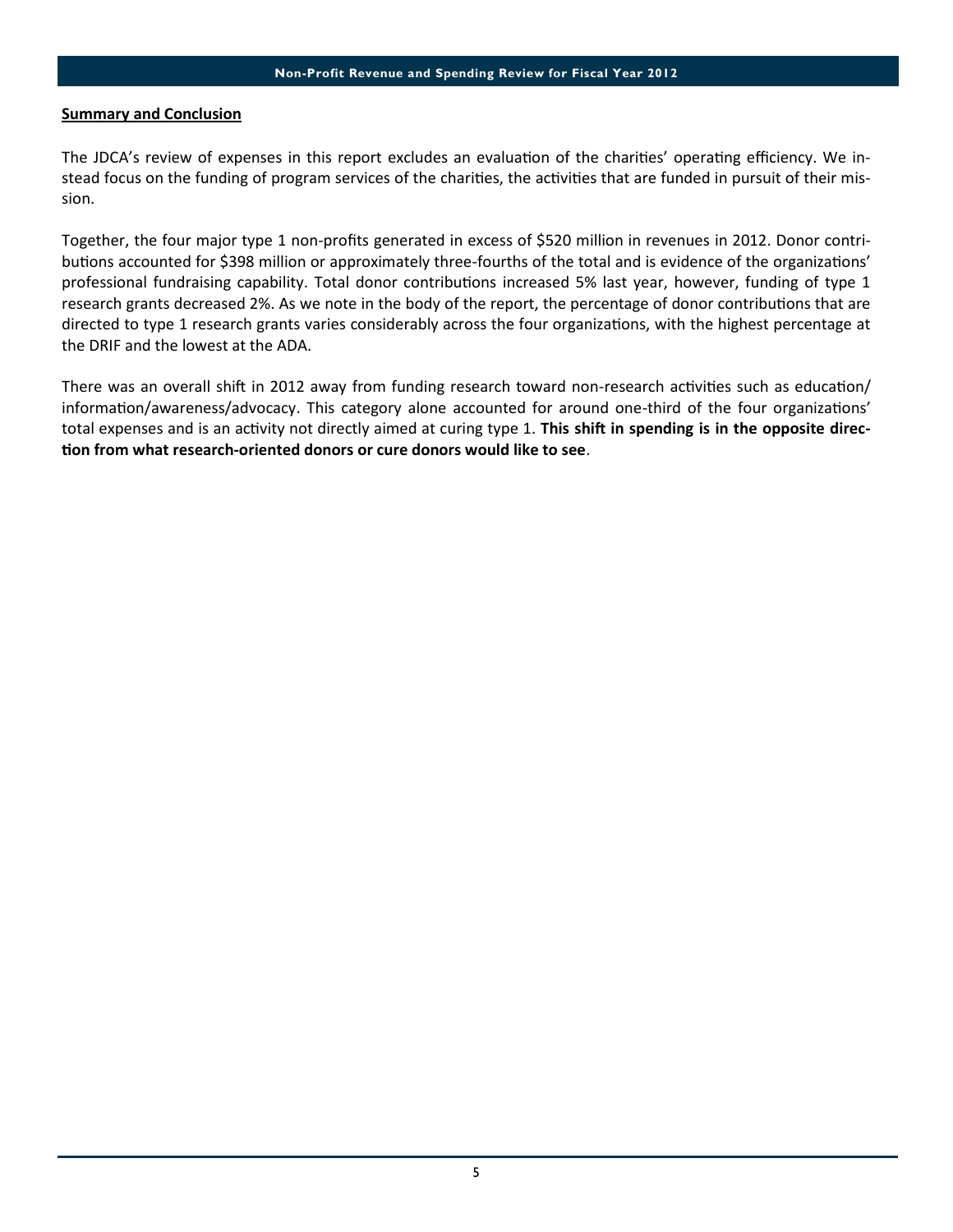## **Appendix A**

## **Charity and Foundation Mission Statements**

## **ADA**

To prevent and cure diabetes and to improve the lives of all people affected by diabetes. Source: www.diabetes.org/about-us/2011-ada-annual-report.pdf as of June 20, 2013

## **DRIF**

To provide the Diabetes Research Institute with the funding necessary to cure diabetes now. Source: diabetesresearch.org/page.aspx?pid=881 as of June 20, 2013

## **JDRF**

To find a cure for diabetes and its complications through the support of research. Source: jdrf.org/2012annualreport/ as of June 20, 2013

## **Joslin**

To improve the lives of people with diabetes and its complications through innovative care, education, and research that will lead to prevention and cure of the disease. Source: www.joslin.org/about\_joslin.html as of June 20, 2013

## **Appendix B Description of Revenue Categories**

## **Subscriptions**

ADA: Subscription fees and advertising revenue from a variety of magazines and journals including *Diabetes Forecast* 

## **Government Grants**

Primarily from the U.S. National Institutes of Health to fund specific research projects or programs

## **Other/Misc.**

ADA: Book sale revenue, revenue from holiday promotional items, meeting registration and exhibit fees for diabetes conferences and expos, camp fees, fees for diabetes education programs, abstract fees, and local government grants

Joslin: Diabetes training programs for professionals, revenue from diabetes publications, Joslin Clinic franchise revenue, and real estate rental income

## **Investment Income**

Includes income from investments and realized and unrealized gains/losses on investments

## **Appendix C Description of Expense Categories**

## **Non-Grant Research Expense**

Costs for scientific staff, scientific meetings, conferences, printing, publications, legal and accounting services, and other expenses that support research

## **Patient Care**

Clinical care for diabetes patients

## **Management and General**

Management compensation, general overhead and related costs

## **Fundraising**

Personnel costs and other expenses directly related to fundraising efforts